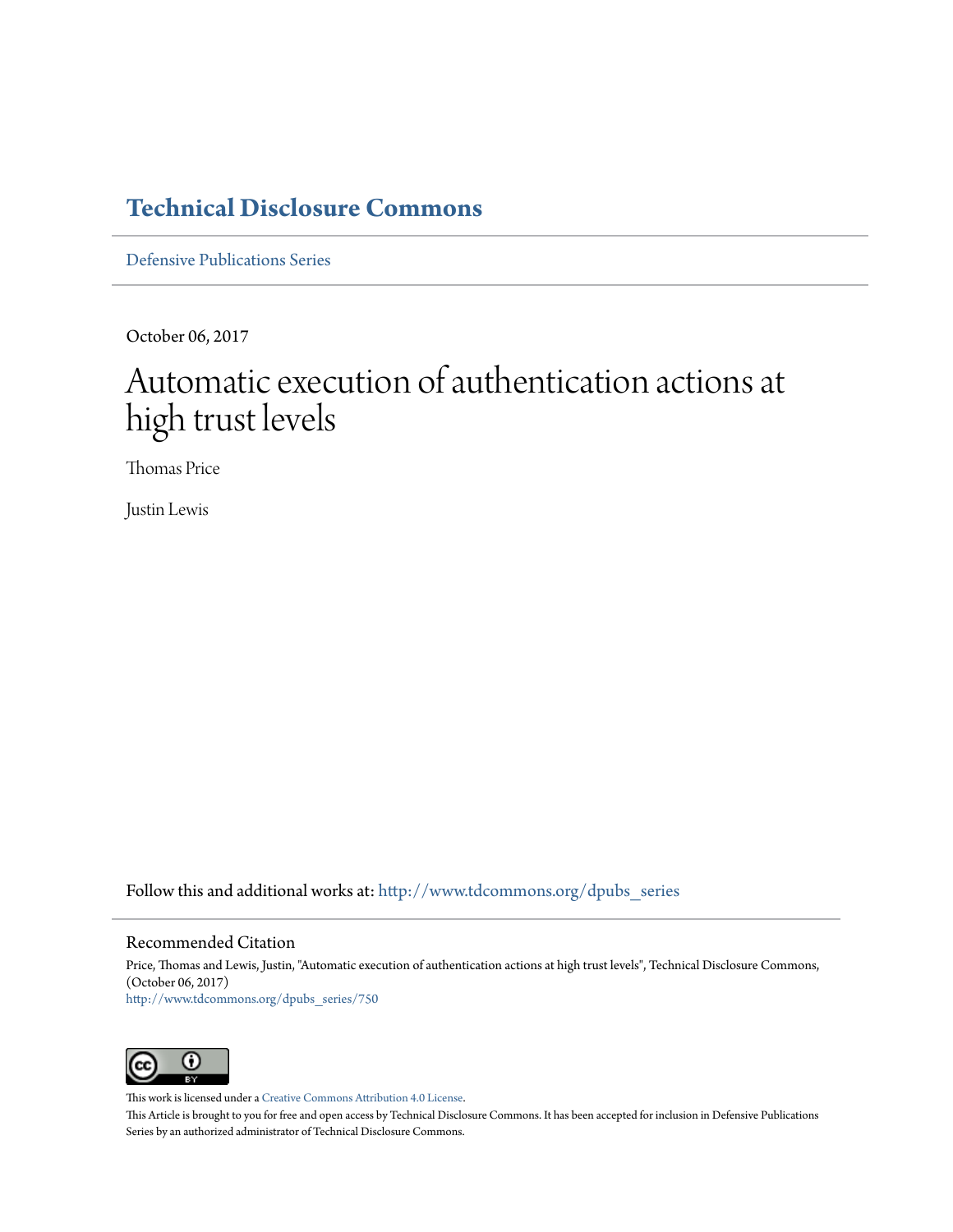#### **Automatic execution of authentication actions at high trust levels**

### ABSTRACT

Online authentication systems for payment, electronic commerce, personal communication, etc. are increasingly subject to attacks. If breached, such systems can permit fraudulent transactions. As a result, software applications (apps), e.g., e-commerce apps, banking apps, etc. deploy additional levels of identity authentication to verify user identity for sensitive transactions, e.g., money transfer from a new device, ordering goods to a new delivery address, etc. This disclosure proposes queueing actions that require additional levels of authentication such that such actions are executed at a later time once a high level of trust is obtained. High level of trust can be obtained in various ways, e.g., when the user uses the app or service from a trusted device, when the user device is at a trusted location or connects to a trusted network, the user device is close to another device that the user is signed into, etc.

## **KEYWORDS**

- Authentication
- Internet security
- Trusted environment
- Trusted device
- Online transaction
- Queued transaction

#### BACKGROUND

With increasingly higher number of apps, online vendors, and services, user authentication for tasks such as payments has acquired significant importance. Service providers, such as bank, e-commerce vendors, e-mail providers, etc. rely on being able to verify the identity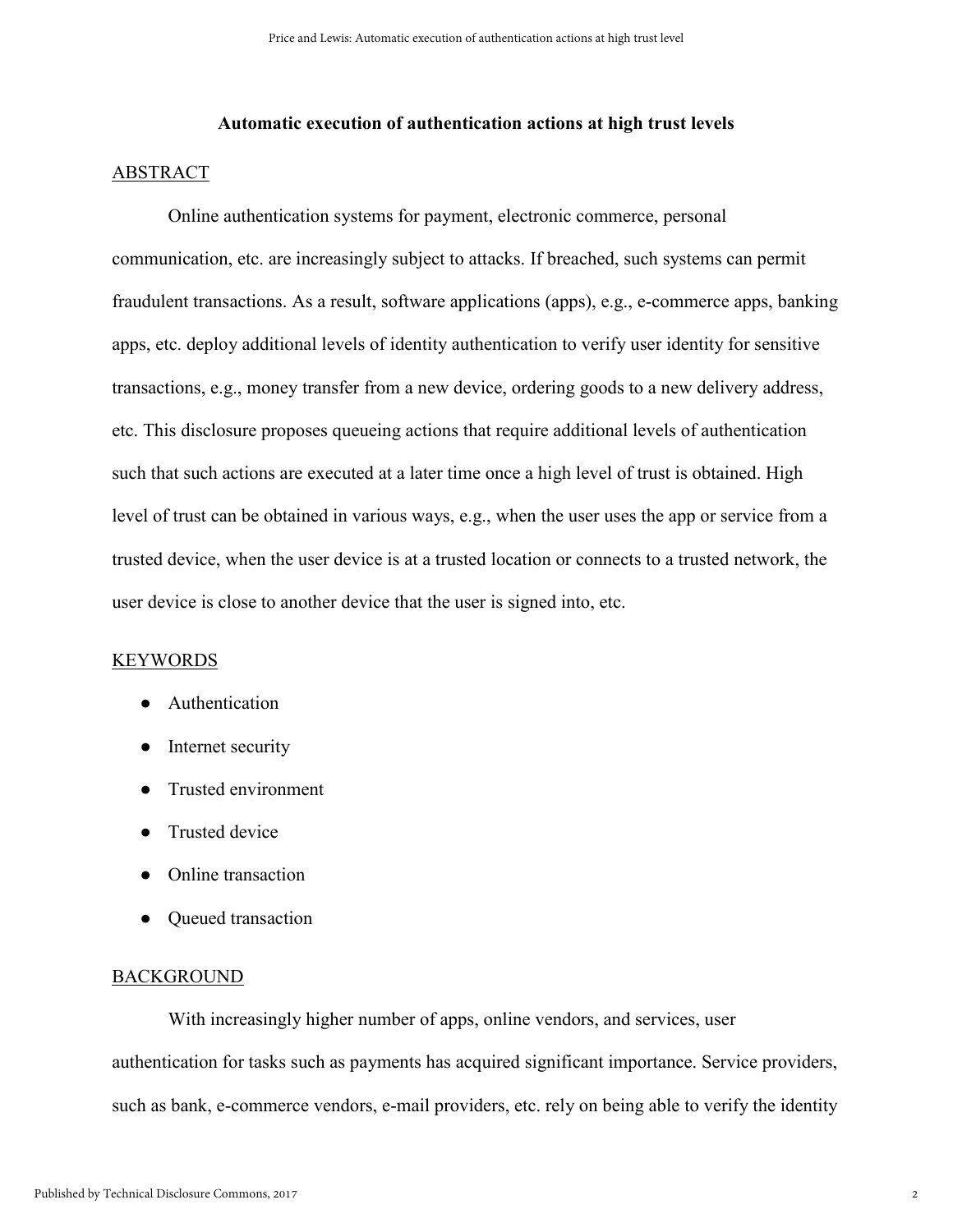of a customer to grant or deny access to information and assets. Fraudulent authentication, e.g., due to stolen passwords, phishing, pharming, and other attacks, can lead to a vendor providing access to unauthorized individuals and result in monetary fraud.

For example, e-commerce applications provide customers and merchants with a quick and convenient way to exchange goods and services. Such applications utilize various online authentication technologies that authenticate users and verify user identity to protect customers and merchants from security threats. Other online services, e.g., e-mail, messaging, social networks, etc. also require user authentication. Some online user actions are more sensitive to fraud than others and for such actions, additional levels of authentication are employed. For example, such services can include sending money in a payment app from a new device, ordering to a new delivery address in an e-commerce app, changing an e-mail password, etc.

Currently, additional form of authentication involves users being prompted to take actions to prove their identity, e.g., enter a PIN-style code sent to a known email address or as a text message to their known phone number; re-enter a password; confirm the action via a pop-up prompt in an app on a second device; etc. The need for switching to a separate device or application and carrying out a second step, makes these types of actions difficult for users to carry out on-the-go on their mobile device. Often users need to abandon an action like a money transfer, and remember to take it up again later when it is feasible to find a one-time authorization code, or to re-attempt the action from another device that is more trusted by the service, e.g., a desktop computer.

#### DESCRIPTION

To make additional levels of authentication for sensitive transactions seamless to users, this disclosure utilizes a system where transactions that require a second form of authentication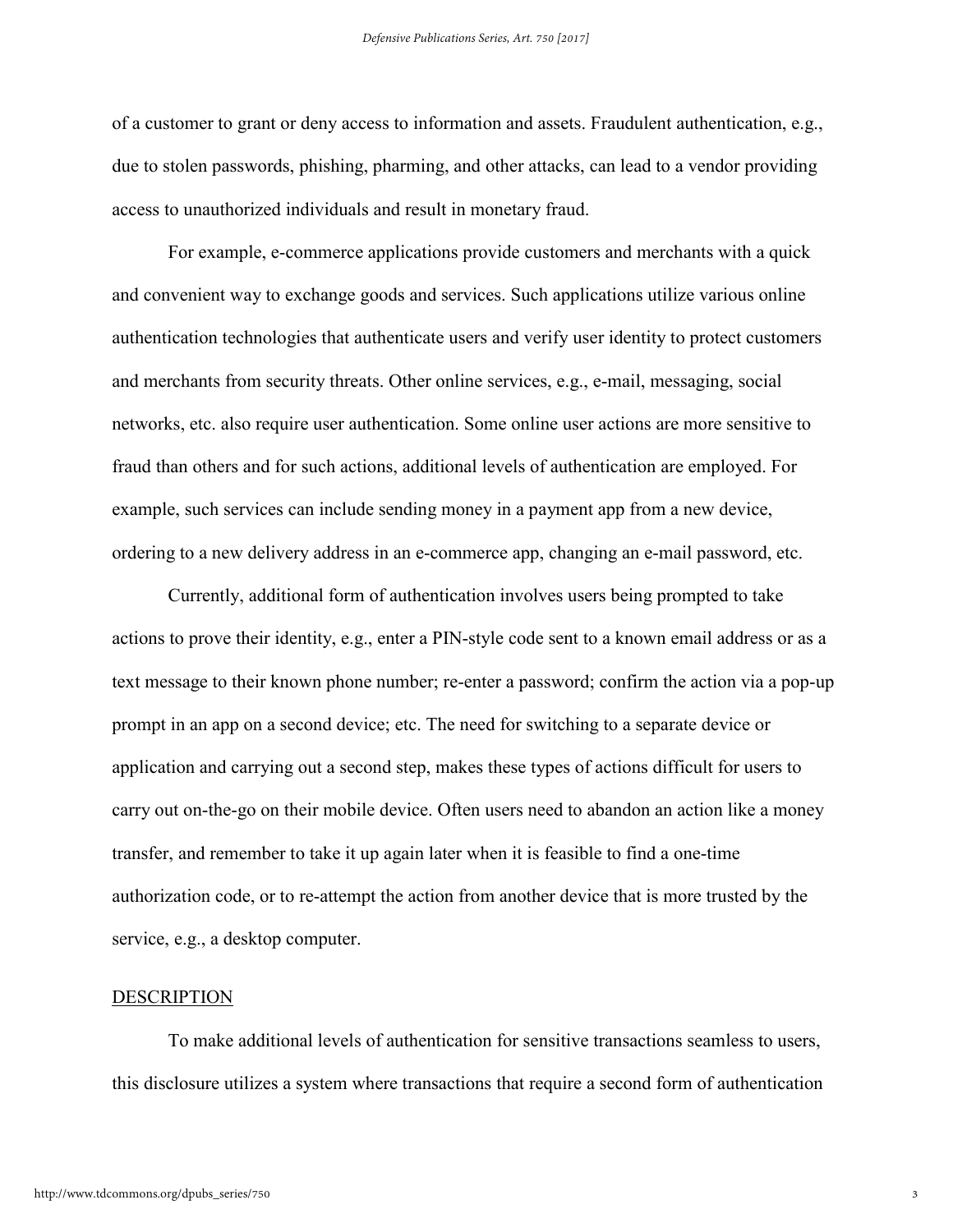do not require additional proactive actions by the user for verification of user identity. Fig. 1 illustrates an example of the techniques of this disclosure where transactions requiring additional authentication are queued for automatic execution at a later time once a higher level of trust has been obtained.



**Fig.1: Transactions queued for completion in trusted environment**

In the example illustrated in Fig. 1, a user uses an e-commerce app (100) on a user device (102), e.g., smartphone, tablet, etc. The user device is connected to a public Wi-Fi access point (104). When the user requests a transaction that is assessed as low risk (110) by risk assessment module (108), the transaction is completed without further authentication (112). For example, such transaction can include a purchase made with the user's authorized credit card and delivery address information saved in the e-commerce app.

When the risk assessment module determines the need for an additional level of user authentication, i.e., a high-risk transaction (116), the transaction is queued (114) for completion when a higher level of trust is established. Risk assessment can be performed on device, e.g., by the e-commerce app, or by a server that conducts the transaction.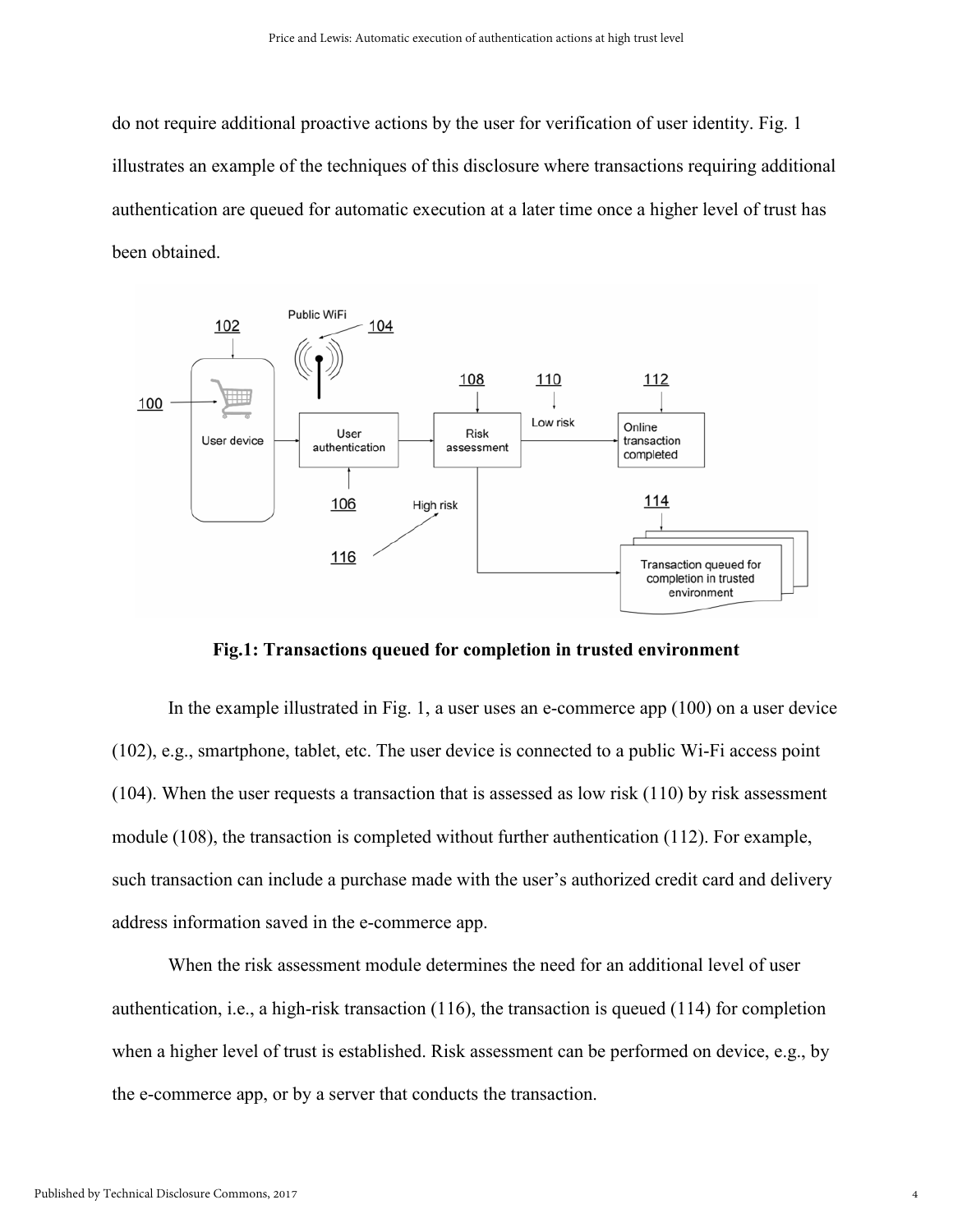When a transaction is queued for completion at a later time and when permitted by the user, a message is displayed on the user device. The message indicates to the user that the action is being queued for completion later, once a higher level of trust is obtained. At a later time, when the level of trust is higher, e.g., when the user is detected as active on a trusted device (e.g., home computer) or in a trusted environment (e.g., home network), the action (e.g., an ecommerce purchase transaction) is either executed automatically or the user is prompted to confirm execution of each previously-queued action, based on configurations as pre-set by the user.

Determination of a high level of trust is achieved passively, without user input, e.g., by detecting that the user device has connected to a trusted network; by detecting that the user device is within a short range of a second device such as a digital watch; by the user accessing the e-commerce app or service from a trusted device such as a home computer, etc. A user can set permissions for the factors that are used for the detection of trust level. Only such factors for which the user has provided permission are used to determine the trust level. If the user permissions do not enable automatically establishing the high trust level, the user is prompted to complete the transaction using traditional techniques such as authentication codes, reentry of password, etc.

The techniques described herein automatically determine the level of trust for a given user context, queue transactions when trust levels are low, and execute the queued transactions when a high trust level is established. This reduces the number of user actions and amount of user time required to perform actions that require an additional layer of security authentication beyond the user credentials that are already established at the time the user initially attempts the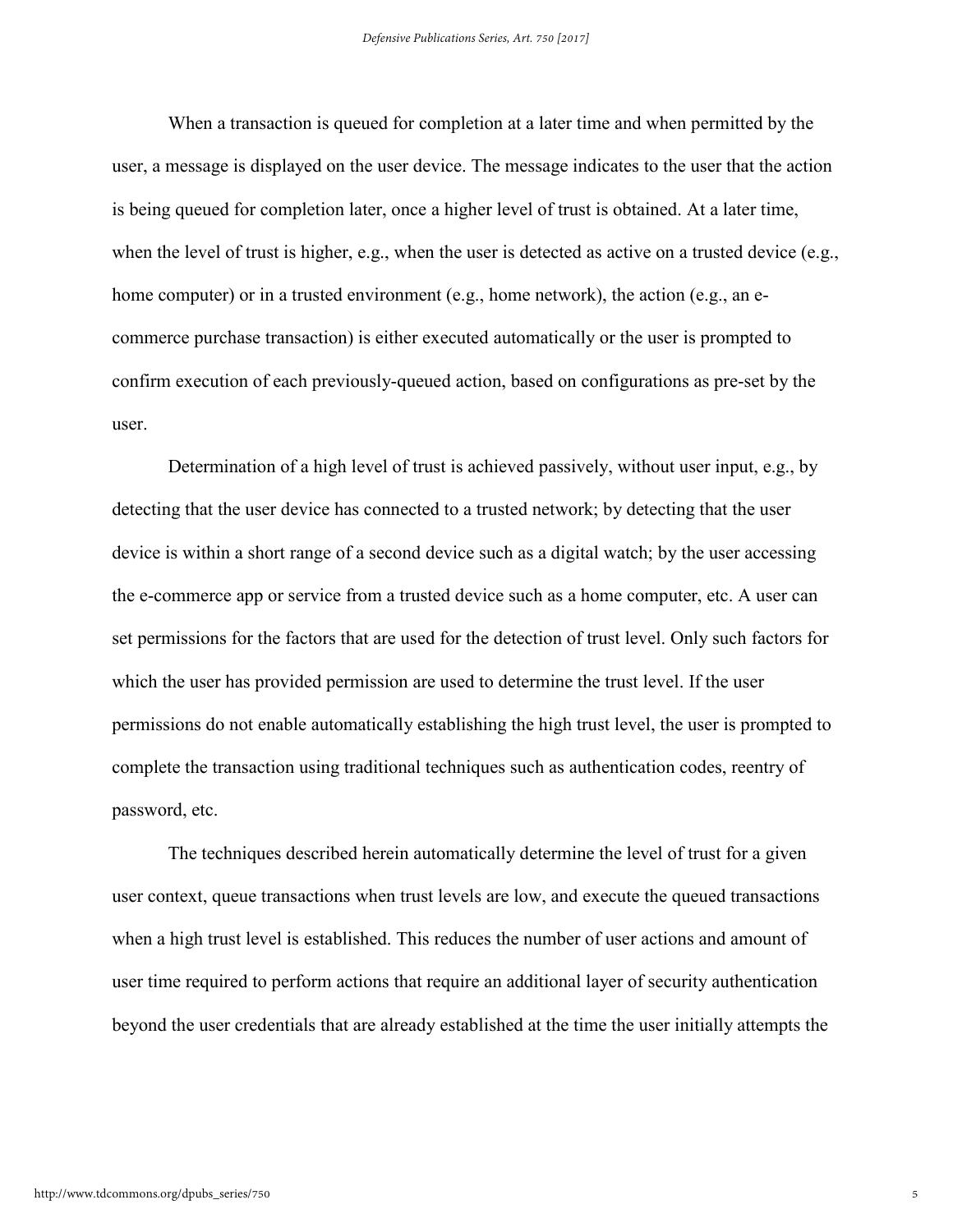action. The techniques can positively impact metrics such as average abandonment and time-tocompletion of e-commerce actions such as sending money or completing purchases.

Online services, e.g., e-commerce, e-mail, payment wallets, online software stores, etc., can use these techniques to lower the user effort required to complete the transaction, e.g., by eliminating the requirement of authorization codes or passwords. The techniques enable users to initiate transactions securely while on the go, e.g., using mobile devices such as smartphones, tablets, etc. The techniques are particularly suitable for providers of cross-platform services that are used on multiple devices and for hardware vendors that can rely on co-presence of devices to establish user identity.

#### *Examples of use*

#### Passive escalation of trust at a trusted location

A user attempts to order an item for delivery to a new address in a mobile e-commerce app. The app or the e-commerce vendor determines that the action needs further authentication. Without the techniques of this disclosure, the user is prompted to take further action to authenticate themselves. Such actions include, for example, re-entering a password, providing a one-time code transmitted by SMS or email, etc.

When the queueing techniques described herein are implemented, the transaction is queued, and the user is provided a message that indicates the queuing, e.g., due to pending verification of user identity. The message also indicates that the next time the user is in a more trusted environment, e.g., the user's home, the order will be carried out automatically. Once the user device is detected as being present at a trusted location, e.g., inside the user's home, a high level of trust is established. Detection of the trusted location can be based on the user device connecting to a trusted network (e.g., home network), or a smart home device. The order is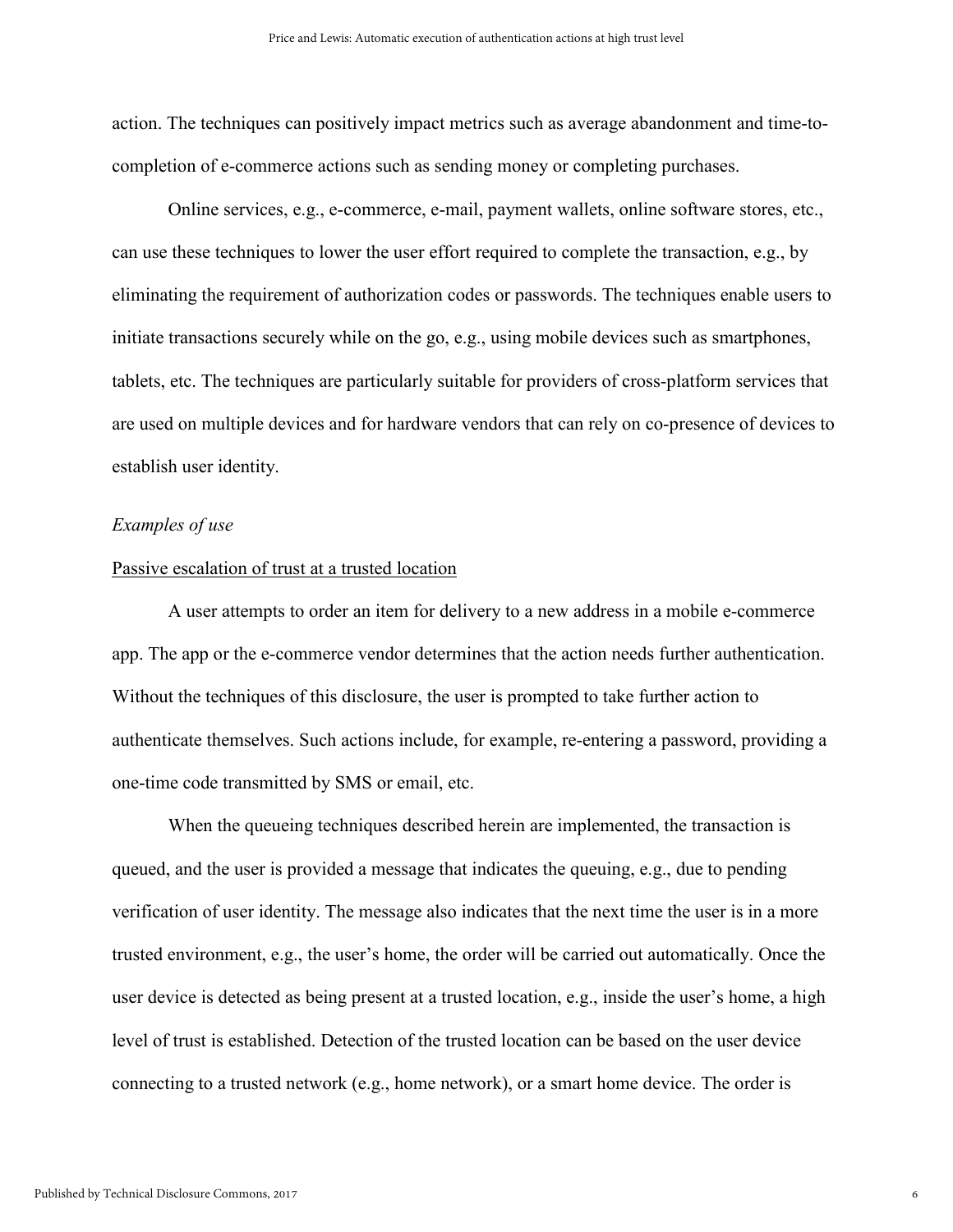carried out automatically with a notification on the user device that informs the user of the order completion. Alternatively, the notification can prompt the user to click to provide confirmation to carry out the action.

#### Money transfer from a new device

A user starts a transaction for a peer-to-peer money transfer using a money transfer app on a new tablet device. While the user is signed in on the tablet device, the user has not carried out prior payment transactions on the tablet device using the money transfer app. The money transfer app determines that higher level of trust in user identity is necessary to complete the money transfer.

The money transfer app pops up a notification on the user device that the payment can be sent out the next time the user is signed in on another device, e.g., a device from which the user used the money transfer app before. The notification includes the name of the device(s) that the payment is queued for later execution on, e.g., "next time you open the X-TPay app on your mobile phone." The user can choose to accept the queuing or to use a second authentication factor in the traditional manner, e.g., an authorization code emailed to the user's known email address, etc. If the user accepts the queueing of the money transfer request, the action is carried out automatically when a high level of trust is obtained. The money transfer is completed with a passive notification to the user, or the user is prompted for confirmation.

Further to the descriptions above, a user may be provided with controls allowing the user to make an election as to both if and when systems, programs or features described herein may enable collection of user information (e.g., information about a user's social network, social actions or activities, profession, a user's preferences, or a user's current location), and if the user is sent content or communications from a server. In addition, certain data may be treated in one